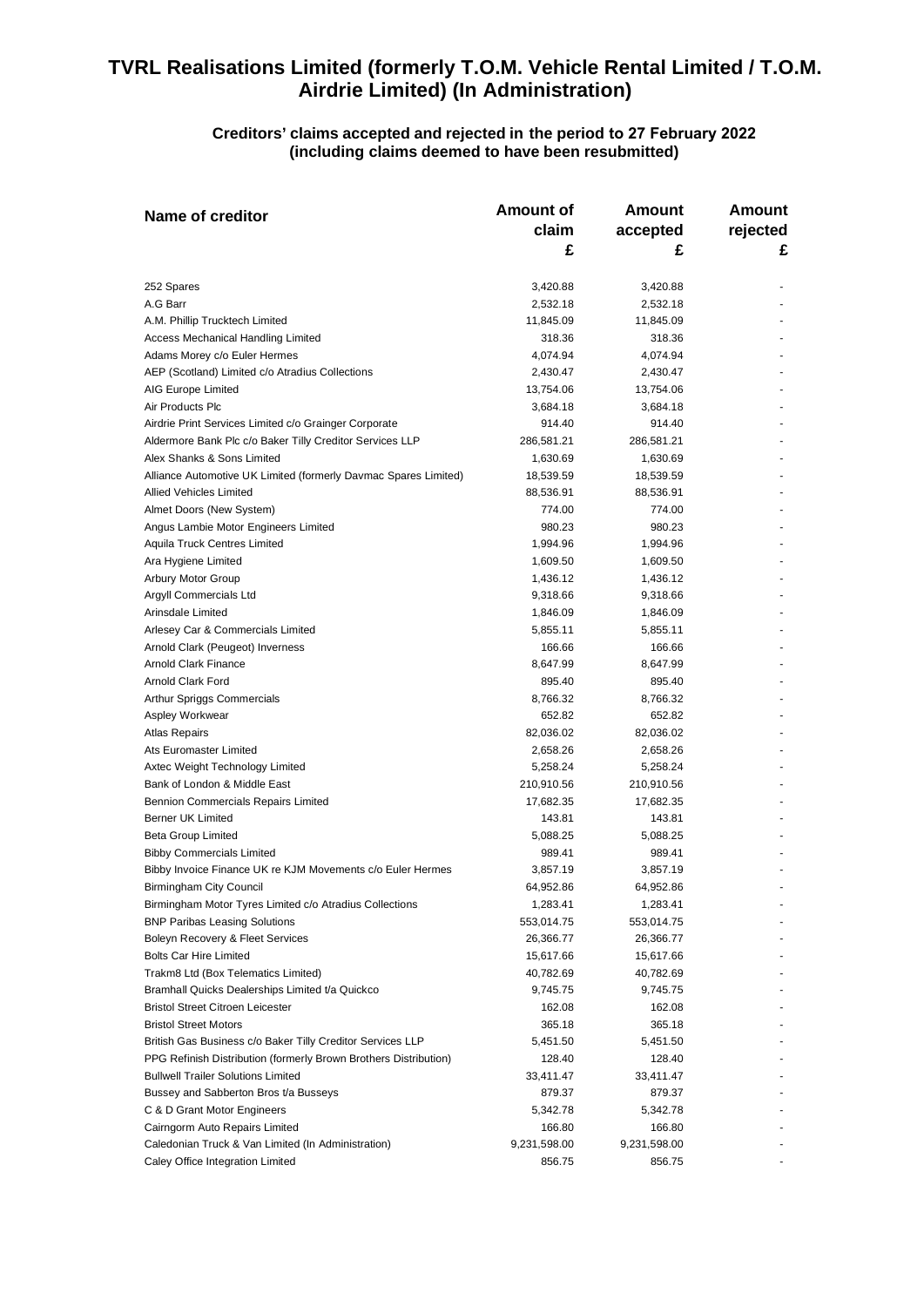| Name of creditor                                    | <b>Amount of</b> | Amount       | Amount   |
|-----------------------------------------------------|------------------|--------------|----------|
|                                                     | claim            | accepted     | rejected |
|                                                     | £                | £            | £        |
| <b>Calor Gas Limited</b>                            | 69,262.41        | 69,262.41    |          |
| <b>Cameron Water Limited</b>                        | 3,123.91         | 3,123.91     |          |
| Campbell Miller (Tools) Limited                     | 154.22           | 154.22       |          |
| Car & Commercial Repairs Limited                    | 1,694.04         | 1,694.04     |          |
| Cargobull Finance Limited                           | 73,509.00        | 73,509.00    |          |
| Carlisle Refrigeration - Thermo King Northern       | 154,016.93       | 154,016.93   |          |
| Cathedral Leasing Limited                           | 6,082.13         | 6,082.13     |          |
| CDK Global (UK) Limited                             | 138,190.32       | 138,190.32   |          |
| Cebotec                                             | 246.70           | 246.70       |          |
| Celtic FC Limited                                   | 79.70            | 79.70        |          |
| CF Corporate c/o Bakery Tilly Creditor Services LLP | 13,964.78        | 13,964.78    |          |
| Chassis Cab Limited                                 | 1,933.23         | 1,933.23     |          |
| <b>Cheshire Curtainsiders Limited</b>               | 6,293.82         | 6,293.82     |          |
| Chisholms Recovery Specialists Limited              | 7,640.35         | 7,640.35     |          |
| Ciceley Commercials Limited                         | 5,380.41         | 5,380.41     |          |
| <b>City Electrical Factors</b>                      | 1,220.06         | 1,220.06     |          |
| <b>City West Commercials</b>                        | 1,809.43         | 1,809.43     |          |
| <b>Close Brothers Leasing</b>                       | 4,054,000.00     | 4,054,000.00 |          |
| Clydesdale Bank Plc                                 | 382,469.47       | 382,469.47   |          |
| <b>CNH Capital Europe Limited</b>                   | 39,781.80        | 39,781.80    |          |
| Commercial & Domestic Investigations                | 3,313.19         | 3,313.19     |          |
| <b>Commercial Body Fittings</b>                     | 1,062.01         | 1,062.01     |          |
| Comm-Ply (Yorkshire) Limited                        | 26,332.80        | 26,332.80    |          |
| Construgomes Engenharia S.A.                        | 10,000.00        | 10,000.00    |          |
| Cooper Bros. Limited c/o Atradius Collections       | 70,483.10        | 70,483.10    |          |
| Courier Connections (Scotland) Limited              | 199.20           | 199.20       |          |
| Cross & Storer Motor Body Repairs                   | 36,074.96        | 36,074.96    |          |
| <b>Crossland Tankers Limited</b>                    | 234.92           | 234.92       |          |
| DataVita Limited                                    | 24,641.76        | 24,641.76    |          |
| David Macpherson                                    | 839.67           | 839.67       |          |
| Dawn Direct Limited                                 | 4,057.06         | 4,057.06     |          |
| Dechmont Forklift Trucks Limited c/o CDI            | 2,421.00         | 2,421.00     |          |
| Dennis Eagle Limited                                | 2,867.37         | 2,867.37     |          |
| <b>Dickies Marine Services Limited</b>              | 1,457.75         | 1,457.75     |          |
| Digraph Transport Supplies Limited                  | 6,030.96         | 6,030.96     |          |
| Dingbro Limited                                     | 12,733.95        | 12,733.95    |          |
| Dingbro Limited - SW Fleet Maintenance              | 21,749.32        | 21,749.32    |          |
| Douglas Hope                                        | 810.00           | 810.00       |          |
| Drumack Coachworks                                  | 539.76           | 539.76       |          |
| <b>DSM Auto Electrical</b>                          | 420.00           | 420.00       |          |
| Duff Morgan Norwich                                 | 8,526.15         | 8,526.15     |          |
| Dulux Decorator Centre/ AkzoNobel                   | 2,070.24         | 2,070.24     |          |
| Durite Limited (formerly Gordon Equipment Ltd)      | 1,883.33         | 1,883.33     |          |
| Dundee City Council - Parking Team                  | 3,379.10         | 3,379.10     |          |
| EE & T Mobile                                       | 57.98            | 57.98        |          |
| Egertons Fleet Services Limited                     | 15,524.33        | 15,524.33    |          |
| <b>Egertons Recovery Limited</b>                    | 688.86           | 688.86       |          |
| Enforcement and Insolvency Service (Worthing)       | 2,207,229.08     | 2,207,229.08 |          |
| Ettrickside Garage                                  | 6,123.77         | 6,123.77     |          |
| Evans Halshaw                                       | 127.36           | 127.36       |          |
| F&G Commercials (Manchester) Limited                | 14,973.86        | 14,973.86    |          |
| F&G Commercials (Oldham) Limited                    | 2,839.03         | 2,839.03     |          |
|                                                     |                  |              |          |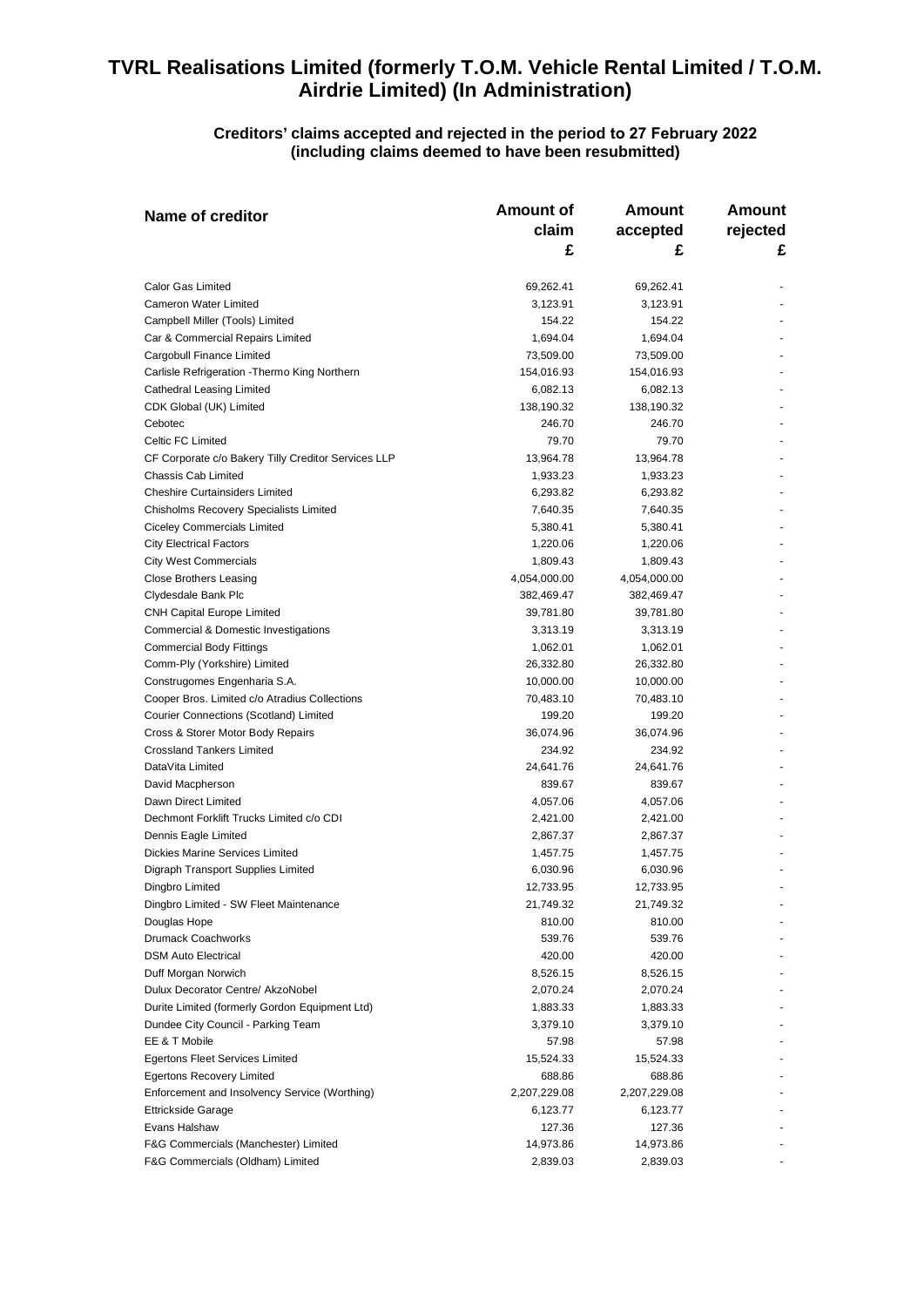| claim<br>accepted<br>rejected<br>£<br>£<br>£<br>F. T. Commercials<br>4,579.63<br>4,579.63<br>Fasprint Services (Irvine) Limited<br>315.00<br>315.00<br>Ferguson Transport (Spean Bridge) Limited<br>654.20<br>654.20<br><b>Fleet Sense Limited</b><br>33,366.10<br>33,366.10<br>Flit Self Drive Limited<br>6,613.98<br>6,613.98<br>Ford & Slater DAF Leicester<br>3,484.54<br>3,484.54<br>Ford Motor Company<br>30,250.67<br>30,250.67<br>Ford Retail t/a Trust Ford<br>12,873.77<br>12,873.77<br>Fourwinds Garage Mitchell Limited<br>1,071.87<br>1,071.87<br>FP&S Parts & Service Limited c/o Atradius Collections<br>5,355.01<br>5,355.01<br><b>Fruehauf Limited</b><br>2,808.12<br>2,808.12<br><b>Fully Loaded Cars Limited</b><br>2,307.76<br>2,307.76<br>Gardner Denver Limited<br>27,908.01<br>27,908.01<br>Garej Arwyn Cyf<br>23,860.84<br>23,860.84<br>Gazprom Energy<br>1,001.85<br>1,001.85<br><b>Fleetcare Limited</b><br>341.12<br>341.12<br><b>GB Group Plc</b><br>4,811.40<br>4,811.40<br>GForces Web Management Limited<br>5,745.78<br>5,745.78<br>Glasgow Parking<br>1,170.00<br>1,170.00<br><b>Gm Leitch Limited</b><br>1,110.54<br>1,110.54<br>Gordons Bodyshop<br>3,110.93<br>3,110.93<br><b>Grant Thornton UK LLP</b><br>66,410.90<br>66,410.90<br><b>Grant Vehicle Repairs</b><br>1,277.64<br>1,277.64<br>Gray & Adams (Dunfermline) Limited c/o Atradius Collections<br>63,624.00<br>63,624.00<br>Grooms Garage Limited<br>5,389.57<br>5,389.57<br>Group Tyre Wholesale Limited c/o Atradius Collections<br>4,243.66<br>4,243.66<br><b>Gtg Training Limited</b><br>1,677.00<br>1,677.00<br><b>Gus Commercials</b><br>4,586.40<br>4,586.40<br>Halfords Autocentres Limited<br>68,704.56<br>68,704.56<br>Hamilton Motor Engineering Limited<br>485.52<br>485.52<br>Hampshire Trust Bank Plc<br>11,455.48<br>11,455.48<br>Haydock Asset Finance Limited<br>175,291.98<br>175,291.98<br>Haydock Finance Limited<br>916,304.27<br>916,304.27<br><b>Hessle Fork Trucks</b><br>533.19<br>533.19<br><b>Highland Colour Coaters Limited</b><br>495.93<br>495.93<br><b>Highland Motors Limited</b><br>3,581.98<br>3.581.98<br><b>Highland Windscreen Services</b><br>3,375.38<br>3,375.38<br>Hislop Commercial Vehicle Services Limited<br>1,622.00<br>1,622.00<br>HM Courts & Tribunals Service<br>1,850.00<br>1,850.00<br><b>HM Courts &amp; Tribunals Service</b><br>925.00<br>925.00<br><b>HM Courts &amp; Tribunals Service</b><br>1,667.00<br>1,667.00<br>HM Courts & Tribunals Service<br>1,622.00<br>1,622.00<br><b>HM Courts &amp; Tribunals Service</b><br>6,087.00<br>6,087.00<br><b>HM Courts &amp; Tribunals Service</b><br>910.00<br>910.00<br><b>Holyhead Trucks</b><br>507.01<br>507.01<br>HS Atec<br>520.61<br>520.61<br>HX Car Park Management<br>162.63<br>162.63<br>Hydrair Truck & Trailer Parts Limited<br>657.22<br>657.22<br>Igus UK Limited<br>978.52<br>978.52<br>Imperial Automotive Limited<br>1,279.83<br>1,279.83<br>Industry Security UK Limited<br>10,431.16<br>10,431.16<br>525.06 | Name of creditor | Amount of | Amount | Amount |
|----------------------------------------------------------------------------------------------------------------------------------------------------------------------------------------------------------------------------------------------------------------------------------------------------------------------------------------------------------------------------------------------------------------------------------------------------------------------------------------------------------------------------------------------------------------------------------------------------------------------------------------------------------------------------------------------------------------------------------------------------------------------------------------------------------------------------------------------------------------------------------------------------------------------------------------------------------------------------------------------------------------------------------------------------------------------------------------------------------------------------------------------------------------------------------------------------------------------------------------------------------------------------------------------------------------------------------------------------------------------------------------------------------------------------------------------------------------------------------------------------------------------------------------------------------------------------------------------------------------------------------------------------------------------------------------------------------------------------------------------------------------------------------------------------------------------------------------------------------------------------------------------------------------------------------------------------------------------------------------------------------------------------------------------------------------------------------------------------------------------------------------------------------------------------------------------------------------------------------------------------------------------------------------------------------------------------------------------------------------------------------------------------------------------------------------------------------------------------------------------------------------------------------------------------------------------------------------------------------------------------------------------------------------------------------------------------------------------------------------------------------------------------------------------------------------------------------------------------------------------------------------------------------------------------------------------------------------------------------------------------------------------------------|------------------|-----------|--------|--------|
|                                                                                                                                                                                                                                                                                                                                                                                                                                                                                                                                                                                                                                                                                                                                                                                                                                                                                                                                                                                                                                                                                                                                                                                                                                                                                                                                                                                                                                                                                                                                                                                                                                                                                                                                                                                                                                                                                                                                                                                                                                                                                                                                                                                                                                                                                                                                                                                                                                                                                                                                                                                                                                                                                                                                                                                                                                                                                                                                                                                                                                  |                  |           |        |        |
|                                                                                                                                                                                                                                                                                                                                                                                                                                                                                                                                                                                                                                                                                                                                                                                                                                                                                                                                                                                                                                                                                                                                                                                                                                                                                                                                                                                                                                                                                                                                                                                                                                                                                                                                                                                                                                                                                                                                                                                                                                                                                                                                                                                                                                                                                                                                                                                                                                                                                                                                                                                                                                                                                                                                                                                                                                                                                                                                                                                                                                  |                  |           |        |        |
|                                                                                                                                                                                                                                                                                                                                                                                                                                                                                                                                                                                                                                                                                                                                                                                                                                                                                                                                                                                                                                                                                                                                                                                                                                                                                                                                                                                                                                                                                                                                                                                                                                                                                                                                                                                                                                                                                                                                                                                                                                                                                                                                                                                                                                                                                                                                                                                                                                                                                                                                                                                                                                                                                                                                                                                                                                                                                                                                                                                                                                  |                  |           |        |        |
|                                                                                                                                                                                                                                                                                                                                                                                                                                                                                                                                                                                                                                                                                                                                                                                                                                                                                                                                                                                                                                                                                                                                                                                                                                                                                                                                                                                                                                                                                                                                                                                                                                                                                                                                                                                                                                                                                                                                                                                                                                                                                                                                                                                                                                                                                                                                                                                                                                                                                                                                                                                                                                                                                                                                                                                                                                                                                                                                                                                                                                  |                  |           |        |        |
|                                                                                                                                                                                                                                                                                                                                                                                                                                                                                                                                                                                                                                                                                                                                                                                                                                                                                                                                                                                                                                                                                                                                                                                                                                                                                                                                                                                                                                                                                                                                                                                                                                                                                                                                                                                                                                                                                                                                                                                                                                                                                                                                                                                                                                                                                                                                                                                                                                                                                                                                                                                                                                                                                                                                                                                                                                                                                                                                                                                                                                  |                  |           |        |        |
|                                                                                                                                                                                                                                                                                                                                                                                                                                                                                                                                                                                                                                                                                                                                                                                                                                                                                                                                                                                                                                                                                                                                                                                                                                                                                                                                                                                                                                                                                                                                                                                                                                                                                                                                                                                                                                                                                                                                                                                                                                                                                                                                                                                                                                                                                                                                                                                                                                                                                                                                                                                                                                                                                                                                                                                                                                                                                                                                                                                                                                  |                  |           |        |        |
|                                                                                                                                                                                                                                                                                                                                                                                                                                                                                                                                                                                                                                                                                                                                                                                                                                                                                                                                                                                                                                                                                                                                                                                                                                                                                                                                                                                                                                                                                                                                                                                                                                                                                                                                                                                                                                                                                                                                                                                                                                                                                                                                                                                                                                                                                                                                                                                                                                                                                                                                                                                                                                                                                                                                                                                                                                                                                                                                                                                                                                  |                  |           |        |        |
|                                                                                                                                                                                                                                                                                                                                                                                                                                                                                                                                                                                                                                                                                                                                                                                                                                                                                                                                                                                                                                                                                                                                                                                                                                                                                                                                                                                                                                                                                                                                                                                                                                                                                                                                                                                                                                                                                                                                                                                                                                                                                                                                                                                                                                                                                                                                                                                                                                                                                                                                                                                                                                                                                                                                                                                                                                                                                                                                                                                                                                  |                  |           |        |        |
|                                                                                                                                                                                                                                                                                                                                                                                                                                                                                                                                                                                                                                                                                                                                                                                                                                                                                                                                                                                                                                                                                                                                                                                                                                                                                                                                                                                                                                                                                                                                                                                                                                                                                                                                                                                                                                                                                                                                                                                                                                                                                                                                                                                                                                                                                                                                                                                                                                                                                                                                                                                                                                                                                                                                                                                                                                                                                                                                                                                                                                  |                  |           |        |        |
|                                                                                                                                                                                                                                                                                                                                                                                                                                                                                                                                                                                                                                                                                                                                                                                                                                                                                                                                                                                                                                                                                                                                                                                                                                                                                                                                                                                                                                                                                                                                                                                                                                                                                                                                                                                                                                                                                                                                                                                                                                                                                                                                                                                                                                                                                                                                                                                                                                                                                                                                                                                                                                                                                                                                                                                                                                                                                                                                                                                                                                  |                  |           |        |        |
|                                                                                                                                                                                                                                                                                                                                                                                                                                                                                                                                                                                                                                                                                                                                                                                                                                                                                                                                                                                                                                                                                                                                                                                                                                                                                                                                                                                                                                                                                                                                                                                                                                                                                                                                                                                                                                                                                                                                                                                                                                                                                                                                                                                                                                                                                                                                                                                                                                                                                                                                                                                                                                                                                                                                                                                                                                                                                                                                                                                                                                  |                  |           |        |        |
|                                                                                                                                                                                                                                                                                                                                                                                                                                                                                                                                                                                                                                                                                                                                                                                                                                                                                                                                                                                                                                                                                                                                                                                                                                                                                                                                                                                                                                                                                                                                                                                                                                                                                                                                                                                                                                                                                                                                                                                                                                                                                                                                                                                                                                                                                                                                                                                                                                                                                                                                                                                                                                                                                                                                                                                                                                                                                                                                                                                                                                  |                  |           |        |        |
|                                                                                                                                                                                                                                                                                                                                                                                                                                                                                                                                                                                                                                                                                                                                                                                                                                                                                                                                                                                                                                                                                                                                                                                                                                                                                                                                                                                                                                                                                                                                                                                                                                                                                                                                                                                                                                                                                                                                                                                                                                                                                                                                                                                                                                                                                                                                                                                                                                                                                                                                                                                                                                                                                                                                                                                                                                                                                                                                                                                                                                  |                  |           |        |        |
|                                                                                                                                                                                                                                                                                                                                                                                                                                                                                                                                                                                                                                                                                                                                                                                                                                                                                                                                                                                                                                                                                                                                                                                                                                                                                                                                                                                                                                                                                                                                                                                                                                                                                                                                                                                                                                                                                                                                                                                                                                                                                                                                                                                                                                                                                                                                                                                                                                                                                                                                                                                                                                                                                                                                                                                                                                                                                                                                                                                                                                  |                  |           |        |        |
|                                                                                                                                                                                                                                                                                                                                                                                                                                                                                                                                                                                                                                                                                                                                                                                                                                                                                                                                                                                                                                                                                                                                                                                                                                                                                                                                                                                                                                                                                                                                                                                                                                                                                                                                                                                                                                                                                                                                                                                                                                                                                                                                                                                                                                                                                                                                                                                                                                                                                                                                                                                                                                                                                                                                                                                                                                                                                                                                                                                                                                  |                  |           |        |        |
|                                                                                                                                                                                                                                                                                                                                                                                                                                                                                                                                                                                                                                                                                                                                                                                                                                                                                                                                                                                                                                                                                                                                                                                                                                                                                                                                                                                                                                                                                                                                                                                                                                                                                                                                                                                                                                                                                                                                                                                                                                                                                                                                                                                                                                                                                                                                                                                                                                                                                                                                                                                                                                                                                                                                                                                                                                                                                                                                                                                                                                  |                  |           |        |        |
|                                                                                                                                                                                                                                                                                                                                                                                                                                                                                                                                                                                                                                                                                                                                                                                                                                                                                                                                                                                                                                                                                                                                                                                                                                                                                                                                                                                                                                                                                                                                                                                                                                                                                                                                                                                                                                                                                                                                                                                                                                                                                                                                                                                                                                                                                                                                                                                                                                                                                                                                                                                                                                                                                                                                                                                                                                                                                                                                                                                                                                  |                  |           |        |        |
|                                                                                                                                                                                                                                                                                                                                                                                                                                                                                                                                                                                                                                                                                                                                                                                                                                                                                                                                                                                                                                                                                                                                                                                                                                                                                                                                                                                                                                                                                                                                                                                                                                                                                                                                                                                                                                                                                                                                                                                                                                                                                                                                                                                                                                                                                                                                                                                                                                                                                                                                                                                                                                                                                                                                                                                                                                                                                                                                                                                                                                  |                  |           |        |        |
|                                                                                                                                                                                                                                                                                                                                                                                                                                                                                                                                                                                                                                                                                                                                                                                                                                                                                                                                                                                                                                                                                                                                                                                                                                                                                                                                                                                                                                                                                                                                                                                                                                                                                                                                                                                                                                                                                                                                                                                                                                                                                                                                                                                                                                                                                                                                                                                                                                                                                                                                                                                                                                                                                                                                                                                                                                                                                                                                                                                                                                  |                  |           |        |        |
|                                                                                                                                                                                                                                                                                                                                                                                                                                                                                                                                                                                                                                                                                                                                                                                                                                                                                                                                                                                                                                                                                                                                                                                                                                                                                                                                                                                                                                                                                                                                                                                                                                                                                                                                                                                                                                                                                                                                                                                                                                                                                                                                                                                                                                                                                                                                                                                                                                                                                                                                                                                                                                                                                                                                                                                                                                                                                                                                                                                                                                  |                  |           |        |        |
|                                                                                                                                                                                                                                                                                                                                                                                                                                                                                                                                                                                                                                                                                                                                                                                                                                                                                                                                                                                                                                                                                                                                                                                                                                                                                                                                                                                                                                                                                                                                                                                                                                                                                                                                                                                                                                                                                                                                                                                                                                                                                                                                                                                                                                                                                                                                                                                                                                                                                                                                                                                                                                                                                                                                                                                                                                                                                                                                                                                                                                  |                  |           |        |        |
|                                                                                                                                                                                                                                                                                                                                                                                                                                                                                                                                                                                                                                                                                                                                                                                                                                                                                                                                                                                                                                                                                                                                                                                                                                                                                                                                                                                                                                                                                                                                                                                                                                                                                                                                                                                                                                                                                                                                                                                                                                                                                                                                                                                                                                                                                                                                                                                                                                                                                                                                                                                                                                                                                                                                                                                                                                                                                                                                                                                                                                  |                  |           |        |        |
|                                                                                                                                                                                                                                                                                                                                                                                                                                                                                                                                                                                                                                                                                                                                                                                                                                                                                                                                                                                                                                                                                                                                                                                                                                                                                                                                                                                                                                                                                                                                                                                                                                                                                                                                                                                                                                                                                                                                                                                                                                                                                                                                                                                                                                                                                                                                                                                                                                                                                                                                                                                                                                                                                                                                                                                                                                                                                                                                                                                                                                  |                  |           |        |        |
|                                                                                                                                                                                                                                                                                                                                                                                                                                                                                                                                                                                                                                                                                                                                                                                                                                                                                                                                                                                                                                                                                                                                                                                                                                                                                                                                                                                                                                                                                                                                                                                                                                                                                                                                                                                                                                                                                                                                                                                                                                                                                                                                                                                                                                                                                                                                                                                                                                                                                                                                                                                                                                                                                                                                                                                                                                                                                                                                                                                                                                  |                  |           |        |        |
|                                                                                                                                                                                                                                                                                                                                                                                                                                                                                                                                                                                                                                                                                                                                                                                                                                                                                                                                                                                                                                                                                                                                                                                                                                                                                                                                                                                                                                                                                                                                                                                                                                                                                                                                                                                                                                                                                                                                                                                                                                                                                                                                                                                                                                                                                                                                                                                                                                                                                                                                                                                                                                                                                                                                                                                                                                                                                                                                                                                                                                  |                  |           |        |        |
|                                                                                                                                                                                                                                                                                                                                                                                                                                                                                                                                                                                                                                                                                                                                                                                                                                                                                                                                                                                                                                                                                                                                                                                                                                                                                                                                                                                                                                                                                                                                                                                                                                                                                                                                                                                                                                                                                                                                                                                                                                                                                                                                                                                                                                                                                                                                                                                                                                                                                                                                                                                                                                                                                                                                                                                                                                                                                                                                                                                                                                  |                  |           |        |        |
|                                                                                                                                                                                                                                                                                                                                                                                                                                                                                                                                                                                                                                                                                                                                                                                                                                                                                                                                                                                                                                                                                                                                                                                                                                                                                                                                                                                                                                                                                                                                                                                                                                                                                                                                                                                                                                                                                                                                                                                                                                                                                                                                                                                                                                                                                                                                                                                                                                                                                                                                                                                                                                                                                                                                                                                                                                                                                                                                                                                                                                  |                  |           |        |        |
|                                                                                                                                                                                                                                                                                                                                                                                                                                                                                                                                                                                                                                                                                                                                                                                                                                                                                                                                                                                                                                                                                                                                                                                                                                                                                                                                                                                                                                                                                                                                                                                                                                                                                                                                                                                                                                                                                                                                                                                                                                                                                                                                                                                                                                                                                                                                                                                                                                                                                                                                                                                                                                                                                                                                                                                                                                                                                                                                                                                                                                  |                  |           |        |        |
|                                                                                                                                                                                                                                                                                                                                                                                                                                                                                                                                                                                                                                                                                                                                                                                                                                                                                                                                                                                                                                                                                                                                                                                                                                                                                                                                                                                                                                                                                                                                                                                                                                                                                                                                                                                                                                                                                                                                                                                                                                                                                                                                                                                                                                                                                                                                                                                                                                                                                                                                                                                                                                                                                                                                                                                                                                                                                                                                                                                                                                  |                  |           |        |        |
|                                                                                                                                                                                                                                                                                                                                                                                                                                                                                                                                                                                                                                                                                                                                                                                                                                                                                                                                                                                                                                                                                                                                                                                                                                                                                                                                                                                                                                                                                                                                                                                                                                                                                                                                                                                                                                                                                                                                                                                                                                                                                                                                                                                                                                                                                                                                                                                                                                                                                                                                                                                                                                                                                                                                                                                                                                                                                                                                                                                                                                  |                  |           |        |        |
|                                                                                                                                                                                                                                                                                                                                                                                                                                                                                                                                                                                                                                                                                                                                                                                                                                                                                                                                                                                                                                                                                                                                                                                                                                                                                                                                                                                                                                                                                                                                                                                                                                                                                                                                                                                                                                                                                                                                                                                                                                                                                                                                                                                                                                                                                                                                                                                                                                                                                                                                                                                                                                                                                                                                                                                                                                                                                                                                                                                                                                  |                  |           |        |        |
|                                                                                                                                                                                                                                                                                                                                                                                                                                                                                                                                                                                                                                                                                                                                                                                                                                                                                                                                                                                                                                                                                                                                                                                                                                                                                                                                                                                                                                                                                                                                                                                                                                                                                                                                                                                                                                                                                                                                                                                                                                                                                                                                                                                                                                                                                                                                                                                                                                                                                                                                                                                                                                                                                                                                                                                                                                                                                                                                                                                                                                  |                  |           |        |        |
|                                                                                                                                                                                                                                                                                                                                                                                                                                                                                                                                                                                                                                                                                                                                                                                                                                                                                                                                                                                                                                                                                                                                                                                                                                                                                                                                                                                                                                                                                                                                                                                                                                                                                                                                                                                                                                                                                                                                                                                                                                                                                                                                                                                                                                                                                                                                                                                                                                                                                                                                                                                                                                                                                                                                                                                                                                                                                                                                                                                                                                  |                  |           |        |        |
|                                                                                                                                                                                                                                                                                                                                                                                                                                                                                                                                                                                                                                                                                                                                                                                                                                                                                                                                                                                                                                                                                                                                                                                                                                                                                                                                                                                                                                                                                                                                                                                                                                                                                                                                                                                                                                                                                                                                                                                                                                                                                                                                                                                                                                                                                                                                                                                                                                                                                                                                                                                                                                                                                                                                                                                                                                                                                                                                                                                                                                  |                  |           |        |        |
|                                                                                                                                                                                                                                                                                                                                                                                                                                                                                                                                                                                                                                                                                                                                                                                                                                                                                                                                                                                                                                                                                                                                                                                                                                                                                                                                                                                                                                                                                                                                                                                                                                                                                                                                                                                                                                                                                                                                                                                                                                                                                                                                                                                                                                                                                                                                                                                                                                                                                                                                                                                                                                                                                                                                                                                                                                                                                                                                                                                                                                  |                  |           |        |        |
|                                                                                                                                                                                                                                                                                                                                                                                                                                                                                                                                                                                                                                                                                                                                                                                                                                                                                                                                                                                                                                                                                                                                                                                                                                                                                                                                                                                                                                                                                                                                                                                                                                                                                                                                                                                                                                                                                                                                                                                                                                                                                                                                                                                                                                                                                                                                                                                                                                                                                                                                                                                                                                                                                                                                                                                                                                                                                                                                                                                                                                  |                  |           |        |        |
|                                                                                                                                                                                                                                                                                                                                                                                                                                                                                                                                                                                                                                                                                                                                                                                                                                                                                                                                                                                                                                                                                                                                                                                                                                                                                                                                                                                                                                                                                                                                                                                                                                                                                                                                                                                                                                                                                                                                                                                                                                                                                                                                                                                                                                                                                                                                                                                                                                                                                                                                                                                                                                                                                                                                                                                                                                                                                                                                                                                                                                  |                  |           |        |        |
|                                                                                                                                                                                                                                                                                                                                                                                                                                                                                                                                                                                                                                                                                                                                                                                                                                                                                                                                                                                                                                                                                                                                                                                                                                                                                                                                                                                                                                                                                                                                                                                                                                                                                                                                                                                                                                                                                                                                                                                                                                                                                                                                                                                                                                                                                                                                                                                                                                                                                                                                                                                                                                                                                                                                                                                                                                                                                                                                                                                                                                  |                  |           |        |        |
|                                                                                                                                                                                                                                                                                                                                                                                                                                                                                                                                                                                                                                                                                                                                                                                                                                                                                                                                                                                                                                                                                                                                                                                                                                                                                                                                                                                                                                                                                                                                                                                                                                                                                                                                                                                                                                                                                                                                                                                                                                                                                                                                                                                                                                                                                                                                                                                                                                                                                                                                                                                                                                                                                                                                                                                                                                                                                                                                                                                                                                  |                  |           |        |        |
|                                                                                                                                                                                                                                                                                                                                                                                                                                                                                                                                                                                                                                                                                                                                                                                                                                                                                                                                                                                                                                                                                                                                                                                                                                                                                                                                                                                                                                                                                                                                                                                                                                                                                                                                                                                                                                                                                                                                                                                                                                                                                                                                                                                                                                                                                                                                                                                                                                                                                                                                                                                                                                                                                                                                                                                                                                                                                                                                                                                                                                  |                  |           |        |        |
|                                                                                                                                                                                                                                                                                                                                                                                                                                                                                                                                                                                                                                                                                                                                                                                                                                                                                                                                                                                                                                                                                                                                                                                                                                                                                                                                                                                                                                                                                                                                                                                                                                                                                                                                                                                                                                                                                                                                                                                                                                                                                                                                                                                                                                                                                                                                                                                                                                                                                                                                                                                                                                                                                                                                                                                                                                                                                                                                                                                                                                  |                  |           |        |        |
|                                                                                                                                                                                                                                                                                                                                                                                                                                                                                                                                                                                                                                                                                                                                                                                                                                                                                                                                                                                                                                                                                                                                                                                                                                                                                                                                                                                                                                                                                                                                                                                                                                                                                                                                                                                                                                                                                                                                                                                                                                                                                                                                                                                                                                                                                                                                                                                                                                                                                                                                                                                                                                                                                                                                                                                                                                                                                                                                                                                                                                  |                  |           |        |        |
|                                                                                                                                                                                                                                                                                                                                                                                                                                                                                                                                                                                                                                                                                                                                                                                                                                                                                                                                                                                                                                                                                                                                                                                                                                                                                                                                                                                                                                                                                                                                                                                                                                                                                                                                                                                                                                                                                                                                                                                                                                                                                                                                                                                                                                                                                                                                                                                                                                                                                                                                                                                                                                                                                                                                                                                                                                                                                                                                                                                                                                  |                  |           |        |        |
|                                                                                                                                                                                                                                                                                                                                                                                                                                                                                                                                                                                                                                                                                                                                                                                                                                                                                                                                                                                                                                                                                                                                                                                                                                                                                                                                                                                                                                                                                                                                                                                                                                                                                                                                                                                                                                                                                                                                                                                                                                                                                                                                                                                                                                                                                                                                                                                                                                                                                                                                                                                                                                                                                                                                                                                                                                                                                                                                                                                                                                  |                  |           |        |        |
|                                                                                                                                                                                                                                                                                                                                                                                                                                                                                                                                                                                                                                                                                                                                                                                                                                                                                                                                                                                                                                                                                                                                                                                                                                                                                                                                                                                                                                                                                                                                                                                                                                                                                                                                                                                                                                                                                                                                                                                                                                                                                                                                                                                                                                                                                                                                                                                                                                                                                                                                                                                                                                                                                                                                                                                                                                                                                                                                                                                                                                  |                  |           |        |        |
|                                                                                                                                                                                                                                                                                                                                                                                                                                                                                                                                                                                                                                                                                                                                                                                                                                                                                                                                                                                                                                                                                                                                                                                                                                                                                                                                                                                                                                                                                                                                                                                                                                                                                                                                                                                                                                                                                                                                                                                                                                                                                                                                                                                                                                                                                                                                                                                                                                                                                                                                                                                                                                                                                                                                                                                                                                                                                                                                                                                                                                  |                  |           |        |        |
|                                                                                                                                                                                                                                                                                                                                                                                                                                                                                                                                                                                                                                                                                                                                                                                                                                                                                                                                                                                                                                                                                                                                                                                                                                                                                                                                                                                                                                                                                                                                                                                                                                                                                                                                                                                                                                                                                                                                                                                                                                                                                                                                                                                                                                                                                                                                                                                                                                                                                                                                                                                                                                                                                                                                                                                                                                                                                                                                                                                                                                  |                  |           |        |        |
|                                                                                                                                                                                                                                                                                                                                                                                                                                                                                                                                                                                                                                                                                                                                                                                                                                                                                                                                                                                                                                                                                                                                                                                                                                                                                                                                                                                                                                                                                                                                                                                                                                                                                                                                                                                                                                                                                                                                                                                                                                                                                                                                                                                                                                                                                                                                                                                                                                                                                                                                                                                                                                                                                                                                                                                                                                                                                                                                                                                                                                  |                  |           |        |        |
|                                                                                                                                                                                                                                                                                                                                                                                                                                                                                                                                                                                                                                                                                                                                                                                                                                                                                                                                                                                                                                                                                                                                                                                                                                                                                                                                                                                                                                                                                                                                                                                                                                                                                                                                                                                                                                                                                                                                                                                                                                                                                                                                                                                                                                                                                                                                                                                                                                                                                                                                                                                                                                                                                                                                                                                                                                                                                                                                                                                                                                  |                  |           |        |        |
|                                                                                                                                                                                                                                                                                                                                                                                                                                                                                                                                                                                                                                                                                                                                                                                                                                                                                                                                                                                                                                                                                                                                                                                                                                                                                                                                                                                                                                                                                                                                                                                                                                                                                                                                                                                                                                                                                                                                                                                                                                                                                                                                                                                                                                                                                                                                                                                                                                                                                                                                                                                                                                                                                                                                                                                                                                                                                                                                                                                                                                  |                  |           |        |        |
|                                                                                                                                                                                                                                                                                                                                                                                                                                                                                                                                                                                                                                                                                                                                                                                                                                                                                                                                                                                                                                                                                                                                                                                                                                                                                                                                                                                                                                                                                                                                                                                                                                                                                                                                                                                                                                                                                                                                                                                                                                                                                                                                                                                                                                                                                                                                                                                                                                                                                                                                                                                                                                                                                                                                                                                                                                                                                                                                                                                                                                  |                  |           |        |        |
|                                                                                                                                                                                                                                                                                                                                                                                                                                                                                                                                                                                                                                                                                                                                                                                                                                                                                                                                                                                                                                                                                                                                                                                                                                                                                                                                                                                                                                                                                                                                                                                                                                                                                                                                                                                                                                                                                                                                                                                                                                                                                                                                                                                                                                                                                                                                                                                                                                                                                                                                                                                                                                                                                                                                                                                                                                                                                                                                                                                                                                  |                  |           |        |        |
|                                                                                                                                                                                                                                                                                                                                                                                                                                                                                                                                                                                                                                                                                                                                                                                                                                                                                                                                                                                                                                                                                                                                                                                                                                                                                                                                                                                                                                                                                                                                                                                                                                                                                                                                                                                                                                                                                                                                                                                                                                                                                                                                                                                                                                                                                                                                                                                                                                                                                                                                                                                                                                                                                                                                                                                                                                                                                                                                                                                                                                  |                  |           |        |        |
|                                                                                                                                                                                                                                                                                                                                                                                                                                                                                                                                                                                                                                                                                                                                                                                                                                                                                                                                                                                                                                                                                                                                                                                                                                                                                                                                                                                                                                                                                                                                                                                                                                                                                                                                                                                                                                                                                                                                                                                                                                                                                                                                                                                                                                                                                                                                                                                                                                                                                                                                                                                                                                                                                                                                                                                                                                                                                                                                                                                                                                  | Ingimex Limited  | 525.06    |        |        |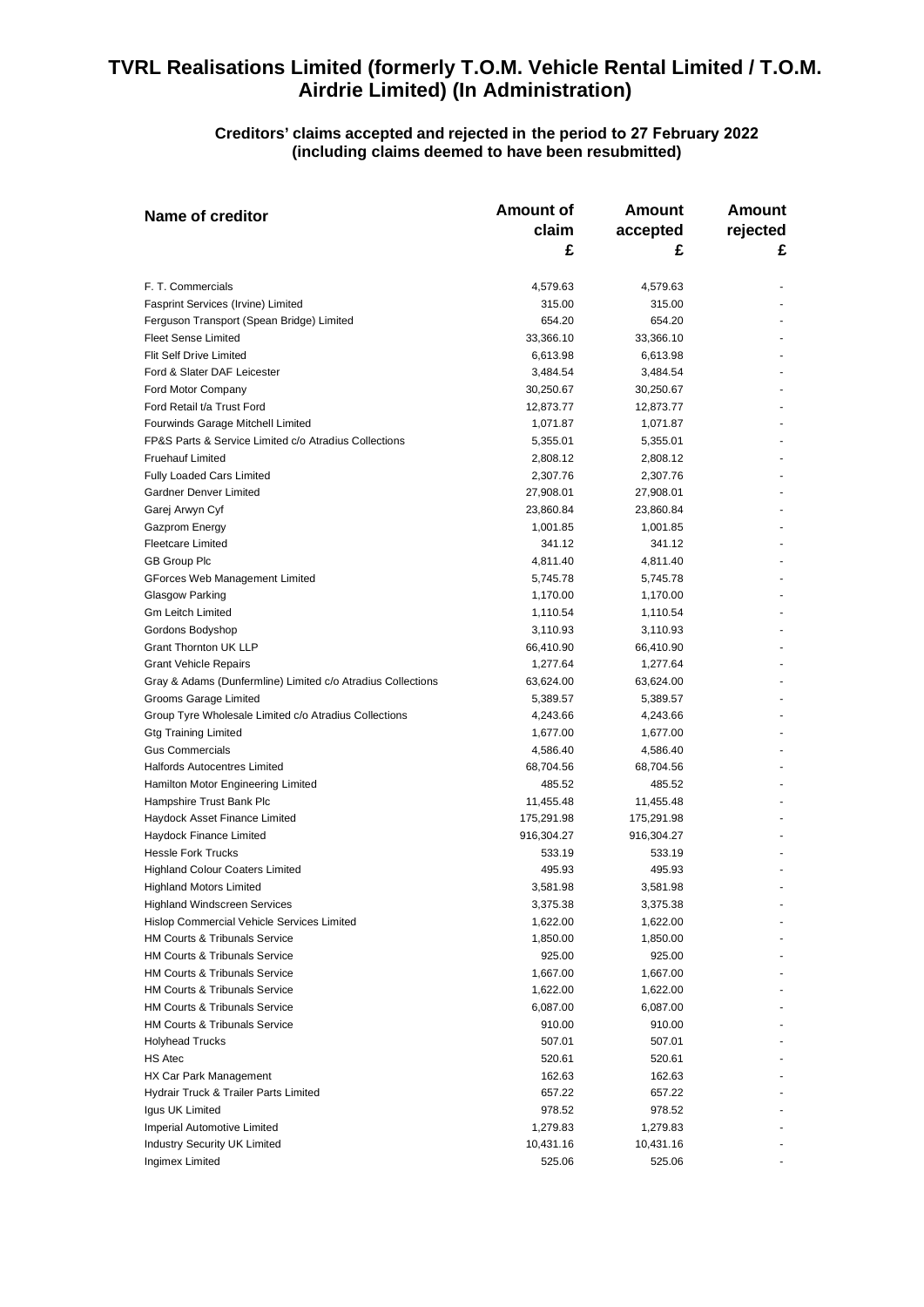| Name of creditor                                | <b>Amount of</b> | Amount        | Amount   |
|-------------------------------------------------|------------------|---------------|----------|
|                                                 | claim            | accepted      | rejected |
|                                                 | £                | £             | £        |
| Intercounty Truck & Van Limited                 | 5,337.73         | 5,337.73      |          |
| J & L Fleetcare Limited                         | 14,295.29        | 14,295.29     |          |
| J Coates (Garage Services) Limited              | 724.56           | 724.56        |          |
| J Kyle Cleaning Services Limited                | 4,299.12         | 4,299.12      |          |
| J.R.J. Shetland Limited                         | 11,972.45        | 11,972.45     |          |
| James Harvie & Sons                             | 1,647.36         | 1,647.36      |          |
| JB Components Limited t/a JBL                   | 3,947.76         | 3,947.76      |          |
| <b>JB HGV Services Limited</b>                  | 327.14           | 327.14        |          |
| John Adams (Coach Supplies) Limited             | 2,518.02         | 2,518.02      |          |
| John Walpole Commercials                        | 4,716.43         | 4,716.43      |          |
| Johnsons Apparelmaster Limited                  | 11,585.19        | 11,585.19     |          |
| Jost UK Limited                                 | 774.86           | 774.86        |          |
| <b>JR</b> Industries                            | 559.48           | 559.48        |          |
| Kalmar Limited                                  | 394.92           | 394.92        |          |
| <b>Keltruck Limited</b>                         | 6,420.23         | 6,420.23      |          |
| L & D Brothers Limited                          | 17,305.64        | 17,305.64     |          |
| Lawrence Vehicles Limited                       | 3,304.44         | 3,304.44      |          |
| Leeds Fleet Services Limited                    | 5,094.63         | 5,094.63      |          |
| Leicester City Council                          | 105.00           | 105.00        |          |
| Lombard North Central plc                       | 36,617.14        | 36,617.14     |          |
| Lothian Mechanical Handling                     | 4,596.00         | 4,596.00      |          |
| Luke Matthews t/a Aberystwyth Car & Commercial  | 13,160.37        | 13,160.37     |          |
| M & M Trailers Limited                          | 4,982.62         | 4,982.62      |          |
| M And S Commercials Limited                     | 8,617.27         | 8,617.27      |          |
| <b>M&amp;M Garages</b>                          | 1,264.20         | 1,264.20      |          |
| M6 Motor Bodies                                 | 38,675.50        | 38,675.50     |          |
| Macbeth 12 Limited t/a Pirtek Park Royal        | 153.23           | 153.23        |          |
| MacGregor Industrial Supplies Limited           | 2,463.78         | 2,463.78      |          |
| A & M Mackinnon                                 | 3,117.81         | 3,117.81      |          |
| Macquarie Corporate and Asset Finance 1 Limited | 125,663.58       | 125,663.58    |          |
| Mam Software                                    | 426.60           | 426.60        |          |
| Man Truck & Bus UK Limited                      | 52,651.14        | 52,651.14     |          |
| <b>Maxwell Motors Limited</b>                   | 8,825.84         | 8,825.84      |          |
| <b>McBurney Transport</b>                       | 2,055.20         | 2,055.20      |          |
| <b>McCartney Motors</b>                         | 830.35           | 830.35        |          |
| McConechy's Tyres - SW Fleet                    | 43,123.77        | 43,123.77     |          |
| McKinnon & Forbes Limited                       | 3,761.05         | 3,761.05      |          |
| McKinnon's Auto & Tyres Limited                 | 3,498.01         | 3,498.01      |          |
| Mercedes-Benz Financial Services UK Limited     | 11,293,984.26    | 11,293,984.26 |          |
| Mertrux                                         | 4,756.71         | 4,756.71      |          |
| Mick Gould Commercials Limited                  | 1,529.34         | 1,529.34      |          |
| Midlands Truck & Van Limited                    | 18,398.15        | 18,398.15     |          |
| M.J. Quinn Limited                              | 21,575.00        | 21,575.00     |          |
| <b>Morar Motors Limited</b>                     | 447.02           | 447.02        |          |
| Motor Aid Limited                               | 9,174.41         | 9,174.41      |          |
| Motorsave Limited                               | 320.00           | 320.00        |          |
| Motorscreen Limited                             | 13,522.80        | 13,522.80     |          |
| <b>MSL Legal Expenses</b>                       | 1,523.38         | 1,523.38      |          |
| <b>MTC Northwest Limited</b>                    | 1,255.71         | 1,255.71      |          |
| MTS Recovery & Repairs                          | 1,882.45         | 1,882.45      |          |
| <b>MTS Recovery Repairs</b>                     | 9,904.77         | 9,904.77      |          |
| National Parking Management                     | 160.00           | 160.00        |          |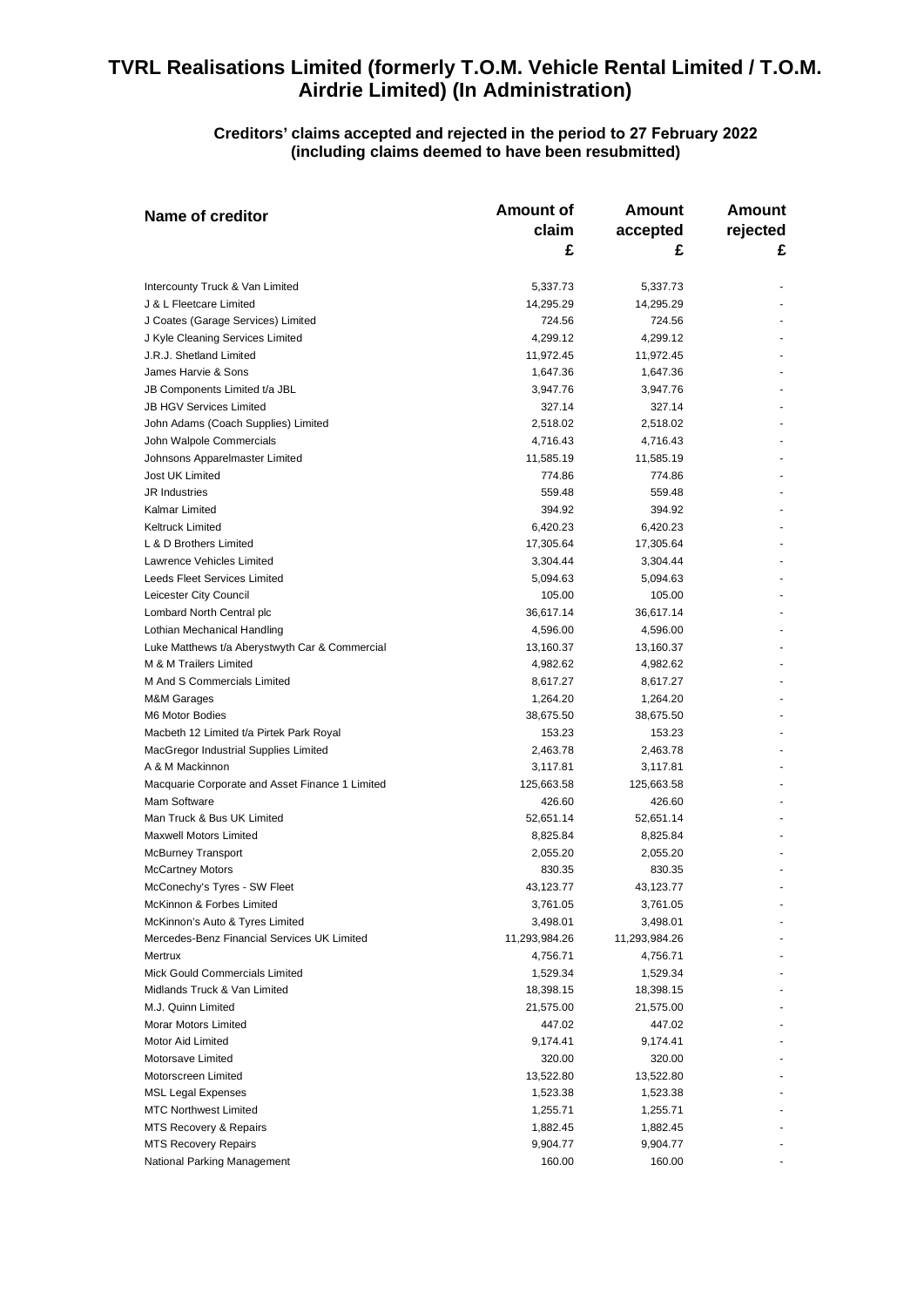| Name of creditor                                            | <b>Amount of</b> | Amount     | Amount   |
|-------------------------------------------------------------|------------------|------------|----------|
|                                                             | claim            | accepted   | rejected |
|                                                             | £                | £          | £        |
|                                                             |                  |            |          |
| Nationwide Crash Repair Centres Limited (In Administration) | 918.00           | 918.00     |          |
| Nationwide Platforms Limited                                | 5,081.99         | 5,081.99   |          |
| Nationwide Transport Breakdown Services                     | 91,944.44        | 91,944.44  |          |
| Neil Ogden Commercials                                      | 1,634.63         | 1,634.63   |          |
| <b>Network Signs</b>                                        | 984.00           | 984.00     |          |
| Nexus CIFS Limited - Impex Parts                            | 9,962.19         | 9,962.19   |          |
| Nexus CIFS Limited - NWH Waste Services                     | 9,237.99         | 9,237.99   |          |
| Nexus Vehicle Management Limited                            | 403,364.97       | 403,364.97 |          |
| NLG Wholesale UK / 4X4 Accessories and Tyres Limited        | 2,790.80         | 2,790.80   |          |
| Norries Garage Services                                     | 7,525.19         | 7,525.19   |          |
| Norscot Truck & Van Limited                                 | 27,024.95        | 27,024.95  |          |
| North West Trucks Services Limited                          | 793.90           | 793.90     |          |
| Northern Commercials                                        | 7,087.30         | 7,087.30   |          |
| Northern Isles Freightways                                  | 4.042.56         | 4,042.56   |          |
| Northwards Limited                                          | 11.40            | 11.40      |          |
| Nortruck Services Limited                                   | 149.94           | 149.94     |          |
| Npower Limited c/o Baker Tilly Creditor Services LLP        | 2,587.78         | 2,587.78   |          |
| Number Plate Scotland Limited                               | 4,804.62         | 4,804.62   |          |
| North Tyneside Magistrates Court                            | 1,667.00         | 1,667.00   |          |
| Npower Limited c/o Bakery Tilly Creditor Services LLP       | 9,972.14         | 9,972.14   |          |
| Oak Tyres UK Limited c/o Atradius Collections               | 5,934.04         | 5,934.04   |          |
| Oakrange                                                    | 753.35           | 753.35     |          |
| Oil Fast c/o Euler Hermes                                   | 49,577.16        | 49,577.16  |          |
| One Touch Smart Repair Centre Limited                       | 4,759.89         | 4,759.89   |          |
| <b>Orkney Motors</b>                                        | 7,589.78         | 7,589.78   |          |
| Orwell Trucks and vans                                      | 7,644.45         | 7,644.45   |          |
| Outreach Truck Limited                                      | 3,906.20         | 3,906.20   |          |
| Pace Technology UK Limited                                  | 11,989.68        | 11,989.68  |          |
| Parking Enforcement Proceeding Unit                         | 135.00           | 135.00     |          |
| Parks Ayr Limited / Douglas Park Limited                    | 1,905.94         | 1,905.94   |          |
| Penny Hydraulics Limited                                    | 1,696.52         | 1,696.52   |          |
| Peter Haines Engineers Limited                              | 4,916.03         | 4,916.03   |          |
| Peterborough City Council                                   | 70.00            | 70.00      |          |
| <b>Pirtek Bradford</b>                                      | 249.54           | 249.54     |          |
| Pirtek Edinburgh                                            | 1,835.87         | 1,835.87   |          |
| Pirtek Kinross                                              | 694.24           | 694.24     |          |
| Pirtek Leeds                                                | 709.28           | 709.28     |          |
| Praetura Asset Finance                                      | 146,615.70       | 146,615.70 |          |
| Premier Inn Business Account                                | 6,782.02         | 6,782.02   |          |
| <b>Printwell Colour Printers</b>                            | 424.80           | 424.80     |          |
| Proline UK Limited (In Liquidation)                         | 60,264.44        | 60,264.44  |          |
| Protectavan Solutions Limited                               | 7,604.40         | 7,604.40   |          |
| Purfleet Commercials (Maidstone) Limited                    | 800.37           | 800.37     |          |
| R Allison Limited                                           | 9,370.44         | 9,370.44   |          |
| Ra Commercials Limited                                      | 1,888.63         | 1,888.63   |          |
| <b>RAC Motoring Services</b>                                | 77.25            | 77.25      |          |
| <b>RCI Financial Services</b>                               | 566,674.68       | 566,674.68 |          |
| Rearo Laminates Limited                                     | 508.78           | 508.78     |          |
| <b>Reynolds Recruitment</b>                                 | 19,302.70        | 19,302.70  |          |
| <b>RFP Autofit</b>                                          | 2,759.16         | 2,759.16   |          |
| Richards Garage Ltd                                         | 5,359.66         | 5,359.66   |          |
| Roanza Limited                                              | 4,212.37         | 4,212.37   |          |
|                                                             |                  |            |          |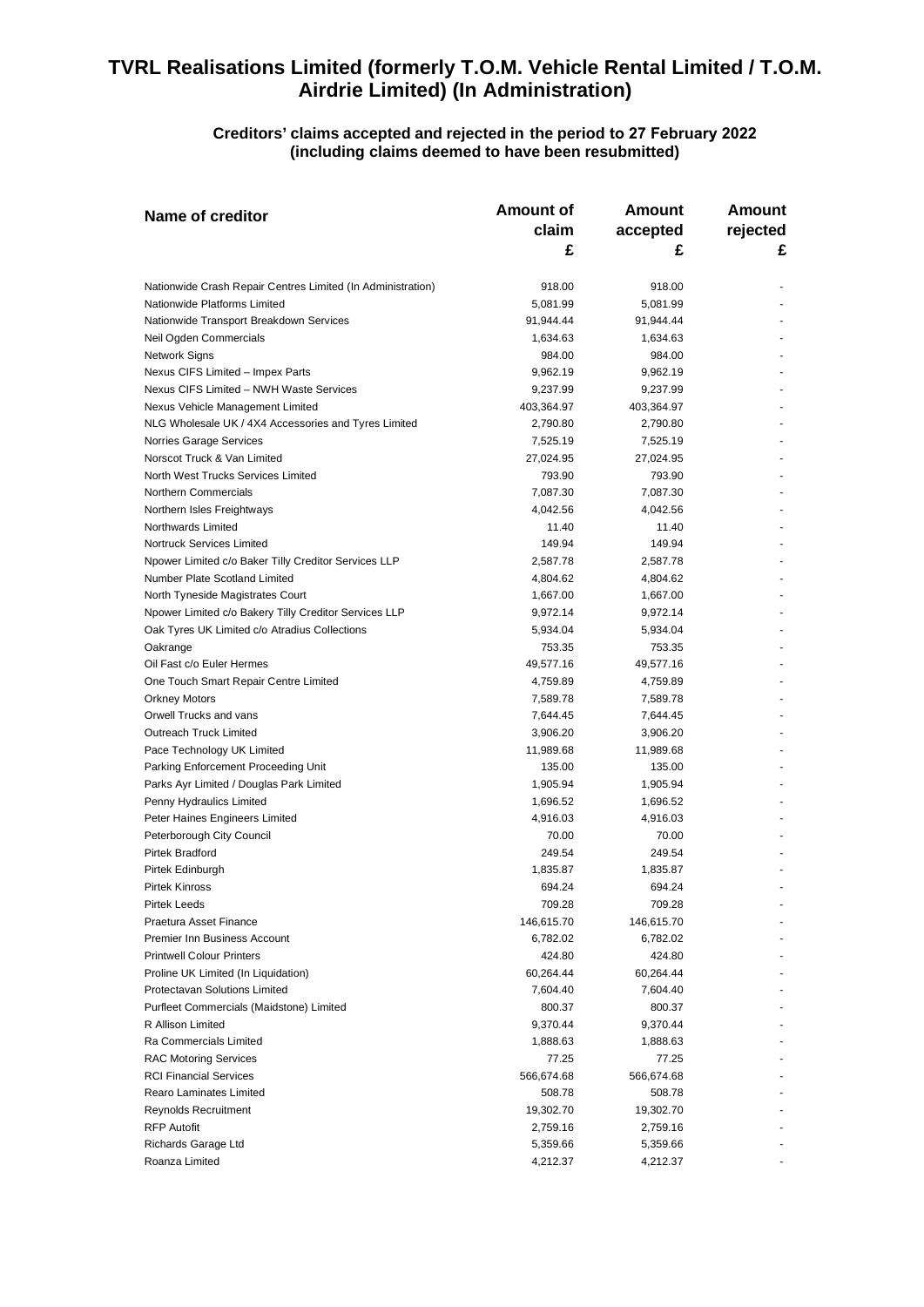| Name of creditor                                             | <b>Amount of</b>   | Amount             | Amount   |
|--------------------------------------------------------------|--------------------|--------------------|----------|
|                                                              | claim              | accepted           | rejected |
|                                                              | £                  | £                  | £        |
|                                                              |                    |                    |          |
| Robins & Day Citroen Romford                                 | 1,086.85           | 1,086.85           |          |
| Robins & Day Hatfield/Chingford                              | 214.16             | 214.16             |          |
| Robins & Day Parts North West                                | 1,959.29           | 1,959.29           |          |
| Robinsons Motor Group                                        | 36.31              | 36.31              |          |
| Roomex Limited c/o Euler Hermes                              | 4,814.38           | 4,814.38           |          |
| <b>RSA Motability Insurance</b>                              | 2,645.58           | 2,645.58           |          |
| <b>RSA Motability Insurance</b>                              | 2,064.90           | 2,064.90           |          |
| <b>Rygor Commercials Limited</b>                             | 56,572.07          | 56,572.07          |          |
| ST Tyres (Fr) Limited                                        | 108.00             | 108.00             |          |
| S&B Commercials Plc                                          | 14,260.20          | 14,260.20          |          |
| S.M Autos Rhyl Limited                                       | 2,247.16           | 2,247.16           |          |
| Santander Asset Finance                                      | 3,758,861.00       | 3,758,861.00       |          |
| Scania Financial Services                                    | 401,989.40         | 401,989.40         |          |
| Schmitz Cargobull UK Limited                                 | 1,606.06           | 1,606.06           |          |
| Scot Seat Direct Limited                                     | 35.82              | 35.82              |          |
| Scottish & Southern Energy plc                               | 46,339.99          | 46,339.99          |          |
| Search Consultancy Limited                                   | 23,293.92          | 23,293.92          |          |
| Serenco UK Ltd                                               | 92.12              | 92.12              |          |
| Service Metals (North) Ltd                                   | 4,075.63           | 4,075.63           |          |
| Shawbrook Bank Limited                                       | 842,495.50         | 842,495.50         |          |
| Signs North West                                             | 16,617.60          | 16,617.60          |          |
| Sixt Rent a Car Limited                                      | 1,608.98           | 1,608.98           |          |
| Slipway Autos                                                | 2,723.93           | 2,723.93           |          |
| <b>SMV Commercials Ltd</b>                                   | 2,694.59           | 2,694.59           |          |
| Solomon Commercials Limited                                  | 44,717.86          | 44,717.86          |          |
| Solway DAF                                                   | 3,319.02           | 3,319.02           |          |
| Sonovate Limited c/o Atradius Collections                    | 66,093.00          | 66,093.00          |          |
| South Cave Tractors Ltd                                      | 883.46             | 883.46             |          |
| <b>Sparks Commercial Services Limited</b>                    | 1,697.93           | 1,697.93           |          |
| Specialist Fleet Services Limited (Five Arrows/Paragon Bank) | 206,982.80         | 206,982.80         |          |
|                                                              |                    |                    |          |
| <b>Specialist Trailer Hire</b>                               | 1,011.48<br>503.94 | 1,011.48<br>503.94 |          |
| Spraystore                                                   |                    |                    |          |
| <b>Stanley R Harris</b>                                      | 257.04             | 257.04             |          |
| <b>Stanley Security Solutions Limited</b>                    | 2,507.09           | 2,507.09           |          |
| Stanway Commercials Limited                                  | 6,499.39           | 6,499.39           |          |
| Stapletons (Tyre Services) Limited                           | 18,190.98          | 18,190.98          |          |
| Stellar Environmental                                        | 420.00             | 420.00             |          |
| Stertil Koni Limited                                         | 629.89             | 629.89             |          |
| <b>Steward Transport</b>                                     | 2,804.72           | 2,804.72           |          |
| Stewarts Garage (Dunoon) Ltd                                 | 2,950.18           | 2,950.18           |          |
| <b>Stockport Truck Centre</b>                                | 6,559.48           | 6,559.48           |          |
| Stoneridge Electronics Limited                               | 1,047.12           | 1,047.12           |          |
| Sweeney Plant Hire Limited                                   | 1,528.44           | 1,528.44           |          |
| <b>SWL International Limited</b>                             | 2,010.00           | 2,010.00           |          |
| Secure Trust Bank Plc c/o Haydock Finance Limited            | 965,069.52         | 965,069.52         |          |
| T.S. Transport (Scotland) Limited                            | 5,275.08           | 5,275.08           |          |
| Tanvic Group Limited c/o Atradius Collections                | 6,899.27           | 6,899.27           |          |
| <b>Taylor Commercials Limited</b>                            | 10,841.68          | 10,841.68          |          |
| <b>TC Coachworks</b>                                         | 32,414.06          | 32,414.06          |          |
| Th White Limited                                             | 3,813.22           | 3,813.22           |          |
| The Colt Car Company Limited                                 | 2,884.50           | 2,884.50           |          |
| The Insolvency Service                                       | 1,590,523.28       | 1,590,523.28       |          |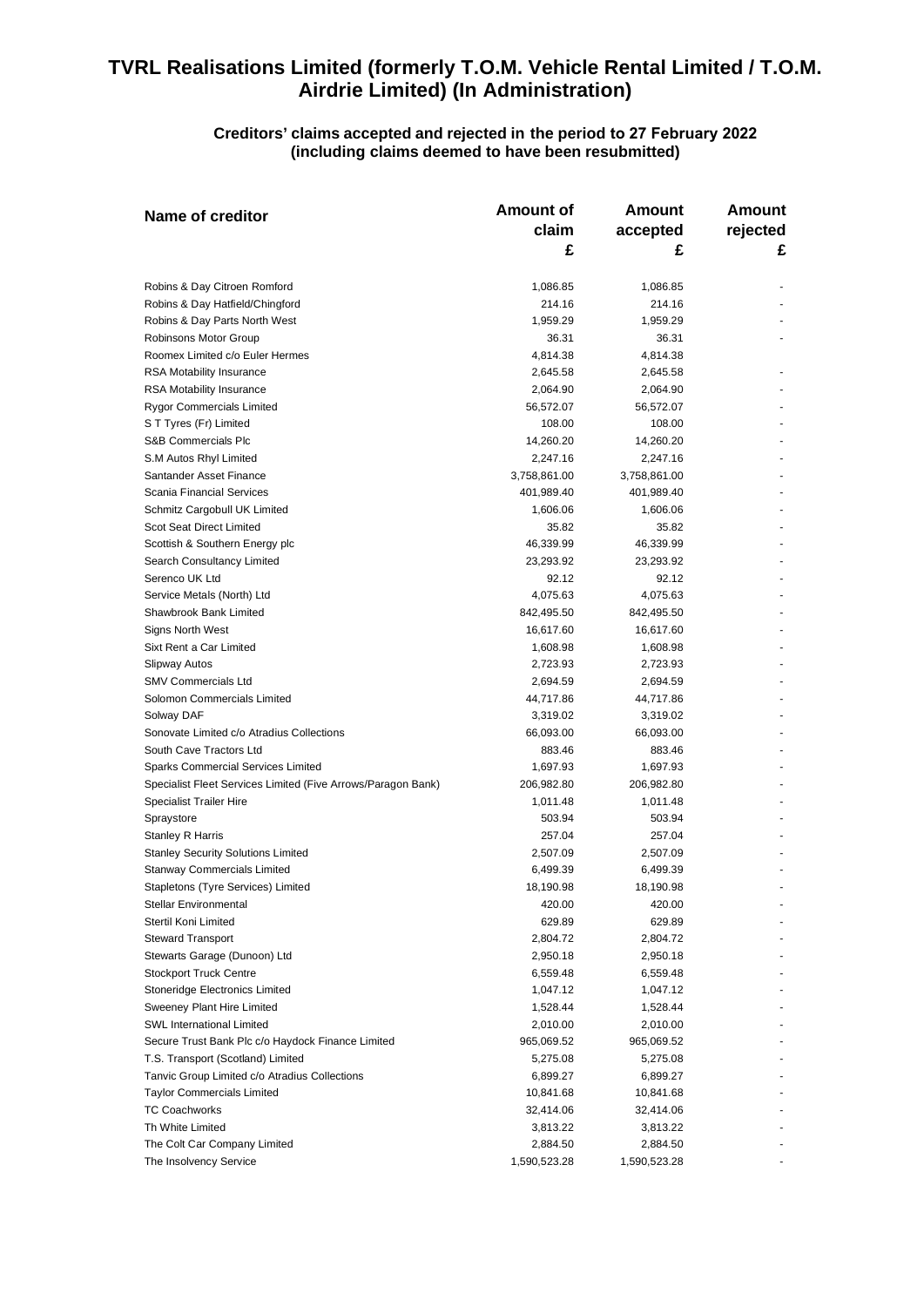| Name of creditor                                 | Amount of    | Amount       | Amount   |
|--------------------------------------------------|--------------|--------------|----------|
|                                                  | claim        | accepted     | rejected |
|                                                  | £            | £            | £        |
| The Mansfield Group                              | 44,508.60    | 44,508.60    |          |
| The Preventative Healthcare Company Limited      | 1,602.00     | 1,602.00     |          |
| The Secretary of State for Transport             | 600.65       | 600.65       |          |
| <b>Toyota Financial services</b>                 | 340,000.00   | 340,000.00   |          |
| TPS Glasgow South West                           | 6,050.73     | 6,050.73     |          |
|                                                  | 9,660.00     |              |          |
| <b>Transport for London</b>                      |              | 9,660.00     |          |
| <b>Truckcraft Bodies Limited</b>                 | 67,333.85    | 67,333.85    |          |
| <b>Trucks Unlimited</b>                          | 4,513.37     | 4,513.37     |          |
| John Truswell & Sons (Garage) Limited            | 1,839.00     | 1,839.00     |          |
| Tyrenet (UK) Limited                             | 714,557.02   | 714,557.02   |          |
| Unipart Group Limited c/o Atradius Collections   | 3,141.31     | 3,141.31     |          |
| UK Car Park Management Ltd                       | 160.00       | 160.00       |          |
| <b>Vanguard Security Services</b>                | 6,662.64     | 6,662.64     |          |
| <b>Vanliners Limited</b>                         | 1,152.00     | 1,152.00     |          |
| Vauxhall Finance Plc                             | 47,883.89    | 47,883.89    |          |
| Vauxhall Motors Limited                          | 33,290.62    | 33,290.62    |          |
| Verastar t/a Clear Business                      | 3,234.14     | 3,234.14     |          |
| Versalift Distributors (UK) Limited              | 28,756.53    | 28,756.53    |          |
| VFS (Southampton) Limited                        | 5,198.92     | 5,198.92     |          |
| Volkswagen Financial Services UK Limited - Fleet | 238,938.13   | 238,938.13   |          |
| <b>VWFS UK Limited - MAN Financial Services</b>  | 1,574,800.03 | 1,574,800.03 |          |
| W & H Motors Limited                             | 303.54       | 303.54       |          |
| W F L UK Limited t/a Watson Fuels Limited        | 10,460.20    | 10,460.20    |          |
| W Ross Commercial Vehicles                       | 10,946.96    | 10,946.96    |          |
| Mary Mackie                                      | 168.00       | 168.00       |          |
| <b>Water Plus</b>                                | 1,410.47     | 1,410.47     |          |
| Watts Truck & Van                                | 6,970.47     | 6,970.47     |          |
| Weber UK Limited                                 | 749.52       | 749.52       |          |
| West of Scotland Engineering                     | 1,893.60     | 1,893.60     |          |
| <b>Western Commercials</b>                       | 8,685.36     | 8,685.36     |          |
| <b>Whale Tankers Limited</b>                     | 31,446.85    | 31,446.85    |          |
| Wincanton Group Limited                          | 35,839.32    | 35,839.32    |          |
| Woodwards Truck & Van Centre                     | 4,072.26     | 4,072.26     |          |
| Worldpay Limited                                 | 8,473.64     | 8,473.64     |          |
| <b>Worthing Motors Limited</b>                   | 1,961.10     | 1,961.10     |          |
| Yorkshire Fleet Services Limited                 | 20,307.18    | 20,307.18    |          |
| Craig Brown                                      | 953.71       | 953.71       |          |
| Ms Renata Bykowska                               | 296.00       | 296.00       |          |
| Ms Susan Carmichael                              |              |              |          |
|                                                  | 707.10       | 707.10       |          |
| Mr Christopher Davidson                          | 2,260.80     | 2,260.80     |          |
| Ms Amy Donnachie                                 | 890.91       | 890.91       |          |
| Ms Janice Donnachie                              | 1,889.38     | 1,889.38     |          |
| <b>Mr Stuart Frew</b>                            | 1,198.91     | 1,198.91     |          |
| Ms Sharon Grahame                                | 198.26       | 198.26       |          |
| Mr John Greenlees                                | 3,397.21     | 3,397.21     |          |
| Mr Ewan Hendrie                                  | 1,238.93     | 1,238.93     |          |
| Mr David Hendry                                  | 106.67       | 106.67       |          |
| Martin Johnston                                  | 120.00       | 120.00       |          |
| Mr Ryan Kelly                                    | 3,549.36     | 3,549.36     |          |
| Mr Alfred Kerr                                   | 3,129.36     | 3,129.36     |          |
| Mr John Mathieson                                | 2,766.00     | 2,766.00     |          |
| Mr David Mathieson                               | 3,006.42     | 3,006.42     |          |